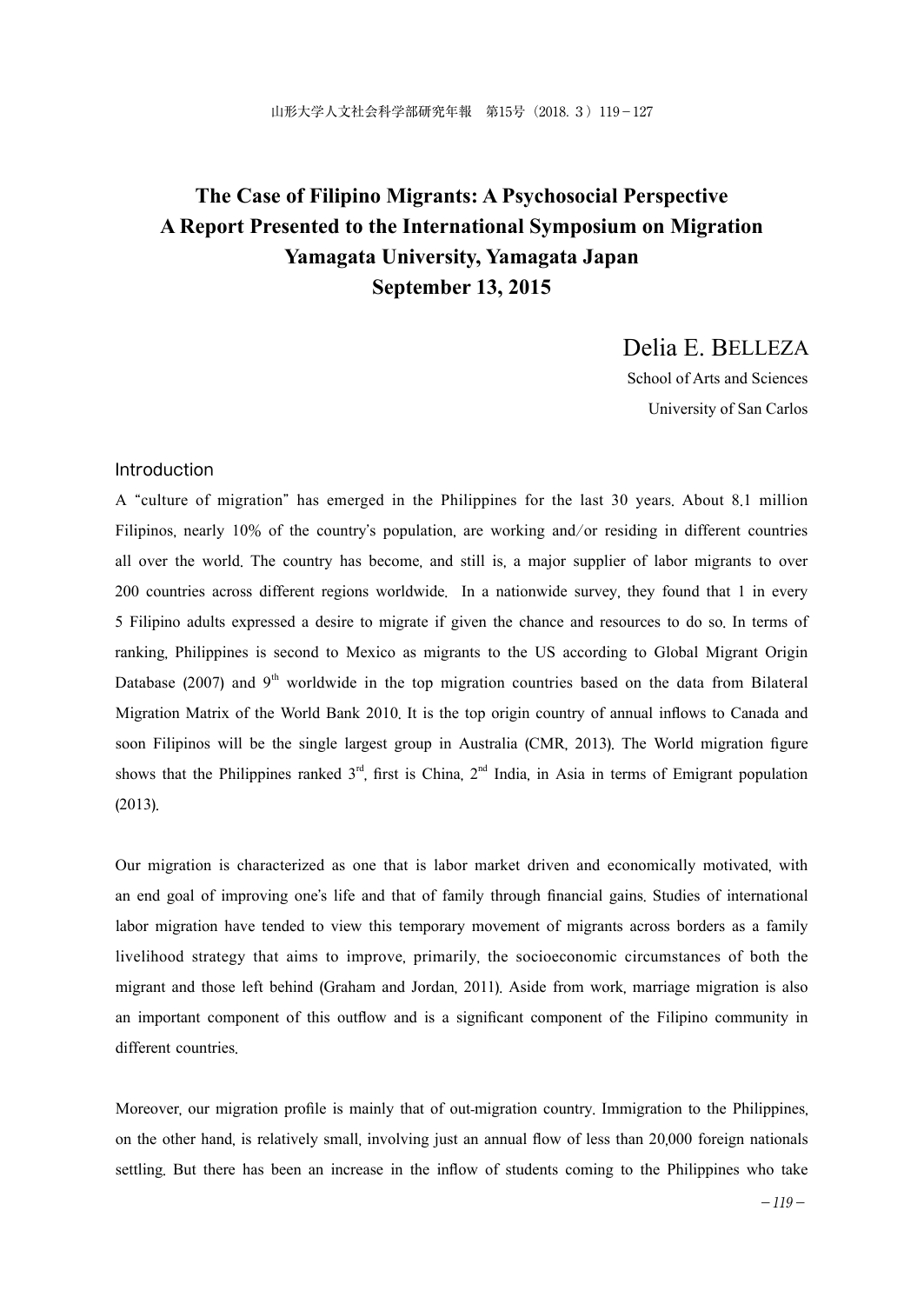advantage of tertiary education or English language programs for the past years. The sprouting of BPOs and call centers has also invited more foreign nationals to temporarily reside in the country as they manage these companies. But still immigration to our country is far lower than those leaving our country.

Majority of Philippine migration is predominantly work related. Finding better job opportunities abroad seem to be the only answer to economic difficulties and the lack of employment opportunity resulted in the movement of skilled workers outside the country. Asis (2006) noted that in the Philippines, wanting to work abroad has become a national obsession. This exodus of Filipino workers has been seen as a consequence of the economic and socio-political context that plunged the country in the past decades. Hence, migration movement in the Philippines is best understood through the socio-political, economic context.

One of the significant push factors is the availability of jobs in the country. Philippine population is increasing and has reached already 100 million (National Statistics Office, 2015). But unfortunately, economic growth could not keep up with our population growth. Unemployment rate is about 6.6% as of January 2015. About 26% of population falls below poverty level (Country Migration Report, 2013; Philippine Statistics Authority, 2014). The country was hard pressed to provide jobs and decent wages. For years, Philippine government failed to established sustainable socio-political structural reforms and with high level of corruption, the country seriously experienced economic imbalances. It is still a very steep climb towards a strong and stable economic growth. Thus, overseas employment, which actually started during the oil crisis in the early 1970s, has become for many the most promising venue out of dismal local alternatives, making the opportunities abroad very attractive. Likewise, the continuing demand for workers in the Gulf countries and the opening of new labor markets in other regions, around Asia, Europe, Canada and the US, fueled further this plight of Filipino migrants.

An interesting characteristic of this migration flow is the increasing proportion of the rehires (rehires represent overseas Filipino workers who go back to the same employer in the same country). An indicator that this temporary migration is gaining some stability – a case of temporary migration becoming more or less permanent – and the experience of overseas employment is becoming longer. But the rate of permanent return is slow because of limited wage-competitive opportunities in the Philippines.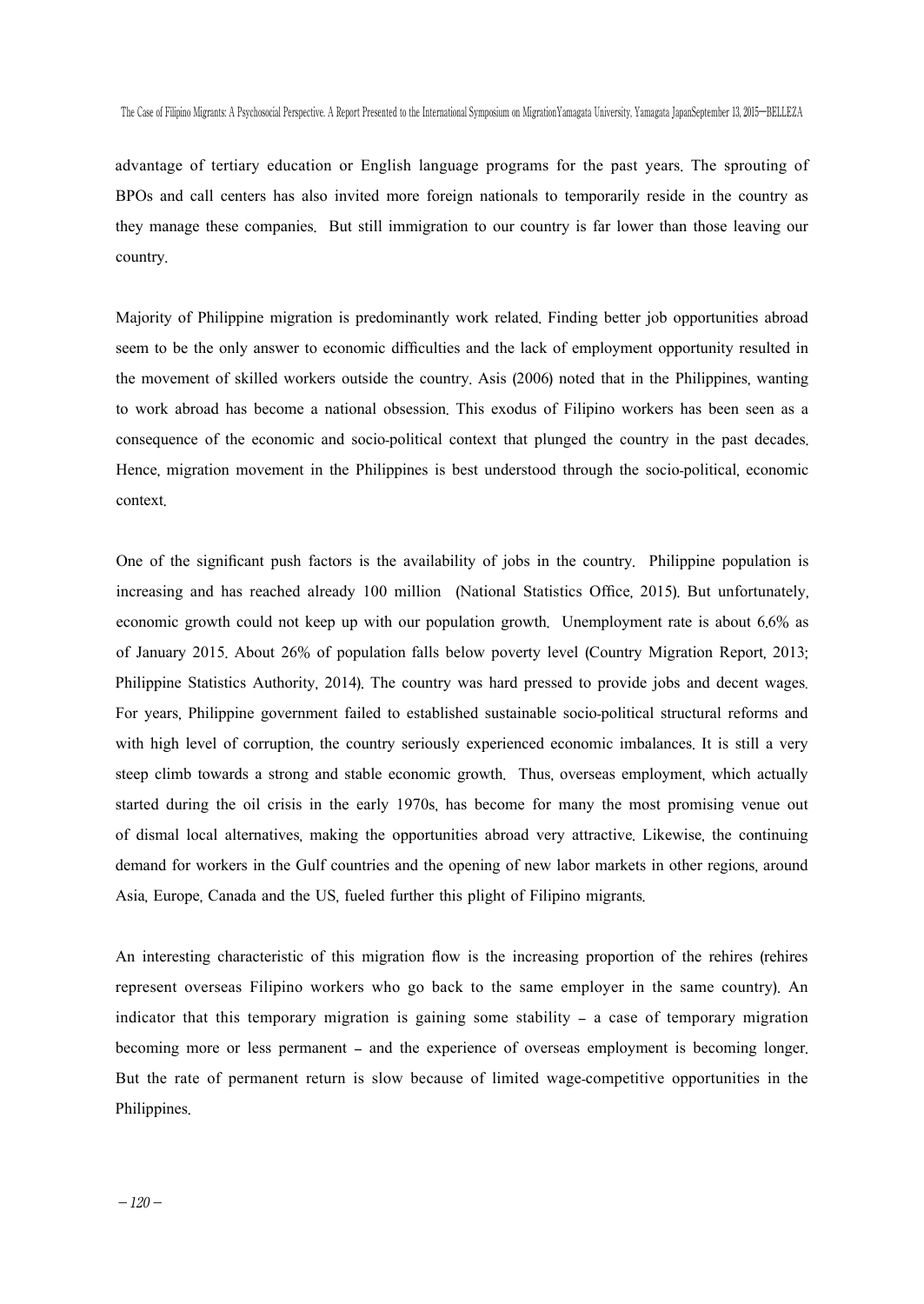#### Filipino Migrant's Experiences

The experiences of these migrant Filipinos may vary though from one country to another. It depends on what the policy of the host country can provide them, a number of these Filipino migrants experience some challenges and difficulties. Of the various possible perspectives to look into these experiences, I would like to present here the psychosocial aspect. Psychosocial means the interplay of the psychological and social aspects of the person as he/she interacts with the environment. It refers to the interrelationship of social factors and individual thought and behavior. Here, I would like to focus on two levels: at the individual level and the relational. This is quite different from the usual perspective when looking at migration, nevertheless, I believe that looking at these aspects should also be an opportunity to dig deeper to some of the personal difficulties of these migrants and how it can affect their relational system. This is with the hope that policies that govern their lives as migrants will also incorporate/consider this side of their concerns.

#### *Individual Level*

*Language Barriers*. Migrants may have difficulties in communicating in a new country due to challenges in learning the local language. Some countries though require incoming foreign nationals to learn the basic of the local language. This is typical for those coming in as students or fiancé, but less likely for skilled workers. Language barriers can hamper communication between employers and employee. Also, language is a necessity skill for day to day interactions and survival.

*Culture Adjustments*. Adjusting to a new environment can be a very stressful experience, how much more adjusting to a new culture. Migrants do experience (at least for first timers) cultural adjustments that may cause them some stress.

*Health*. Health of migrants is also a concern since many of them are exposed to unsafe living and working conditions. Some do not have their own health insurance either.

*No social security benefits*. Temporary migrants are usually excluded from social security benefits in the country they are working.

*Vulnerabilities*. During employment, migrants can experience many forms of hardships, especially among less skilled occupations, like women in domestic work who face risks and vulnerabilities for abuse from employers ranging from lower wage, maltreatment, etc. (CMR, 2013).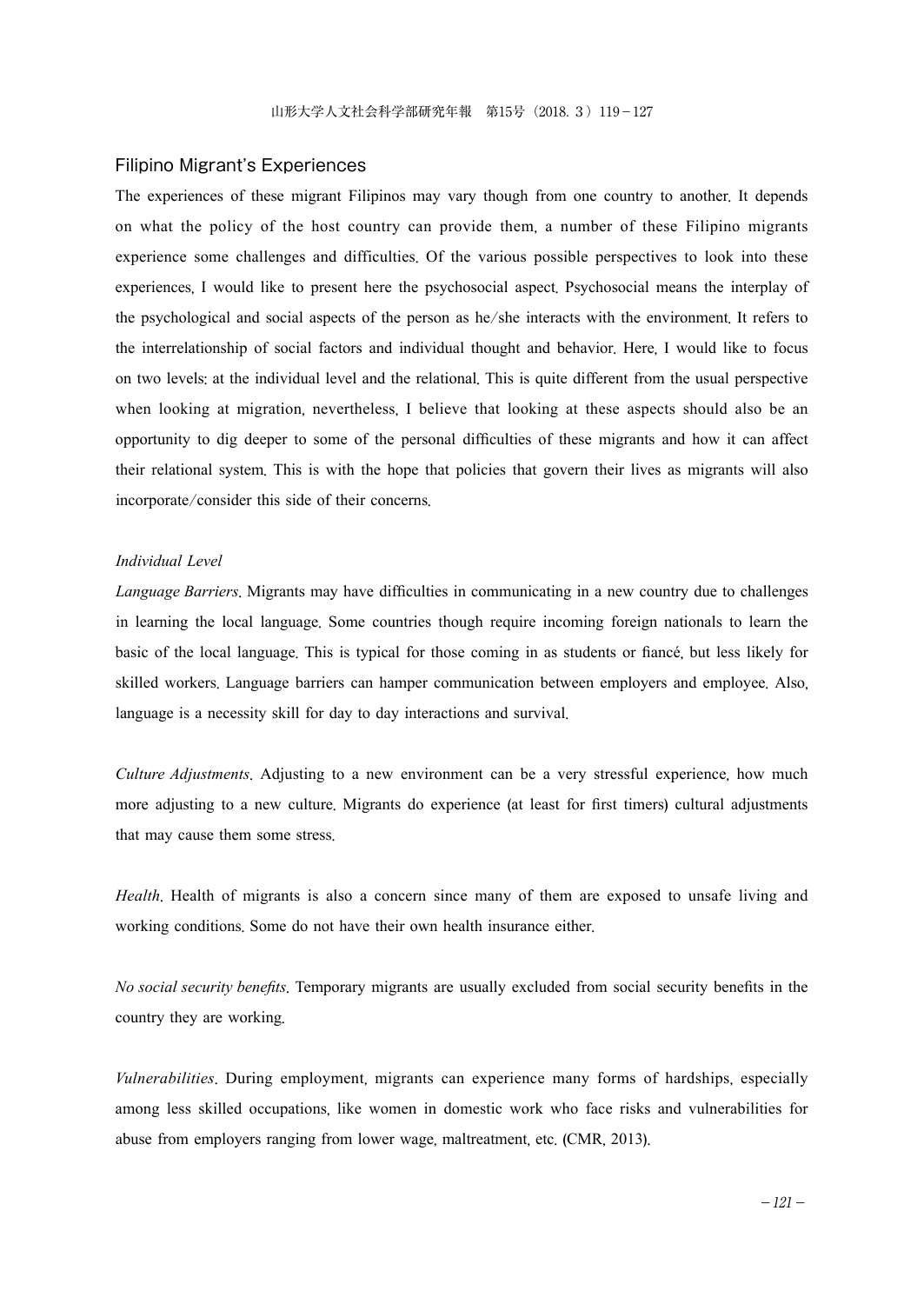The Case of Filipino Migrants: A Psychosocial Perspective. A Report Presented to the International Symposium on MigrationYamagata University, Yamagata JapanSeptember 13, 2015―BELLEZA

*Identity challenge*. Soon after migrants settled in their new country, psychologically adjusted to the culture, they may be confronted with whether to stay longer, perhaps consider applying for permanent residency and eventually be a citizen (if the country permits) or the decision to return to Philippines. Deciding for things like this depends a lot to opportunities the new country can offer, the opportunities that are also offered back home, and the opinion of significant others. Another question is whether migrants can sustain their social identities as Filipinos. Exposure to different experiences and the interactions one may have with the society and culture of the host country will definitely contribute to how they redefine themselves in terms of national identity and loyalty. The attractiveness of the host country, coupled with less option back home may lead migrants to consider not returning to the Philippines. But with the question on whether they still would like to identify as Filipinos in a foreign land, the answer is yes. Studies have shown that national identities (or social identity as a Filipino) will actually be activated in the presence of other social groups, in this case, other nationalities. This phenomenon is strongly supported by Social Identity Theory of Tajfel and Turner (1986). Some of them keep defining themselves or maintain their identity as Filipinos and see the host country only as a means to achieve a better economic status back home (Bradatan, C. et. al. 2010 ).

*Problems with reintegration*. Compared with the relatively more developed pre-departure and onsite programmes, reintegration can be problematic. The lack of sustainable reintegration opportunities or sufficient resources, lead many migrants to prolong the overseas employment experience beyond what they originally planned (CMR, 2013). Nonetheless, the Philippines established the National Reintegration Center for OFWs (NRCO) which aims at providing the much needed attention to the return and reintegration stage. The promotion of financial literacy among migrants and their families to stir savings, investments and productive use remittances has become an area of convergence of the programmes and initiatives of the government, both private sector and civil society.

### *Relational Leve*l

Often the hardest thing for new migrants is to cope with leaving behind families and loved ones (Craig, 2015). This created the so called transnational families, where children are geographically separated from one or both parents over an extended period (Graham and Jordan, 2011). It is dramatically changing family structure with one parent working abroad and leaving the other to take the role of both father and mother. In the case of both parents working abroad, children are left with their grandparents or any relative.

Families divided across national borders may reap economic benefits, but they also make sacrifices in  $-122-$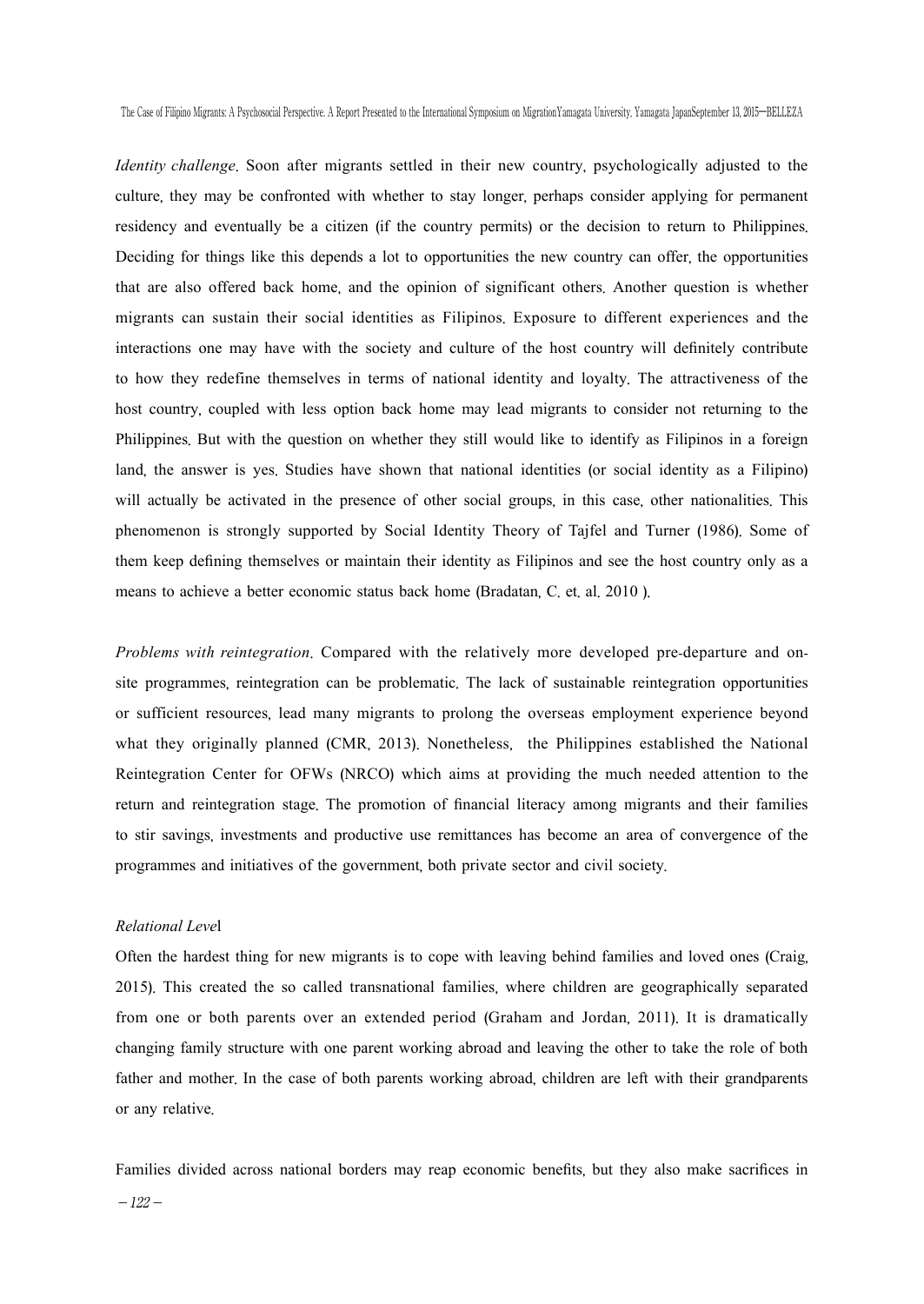terms of geographical and emotional closeness (Ehrenreich & Hochschild, 2002; Orellana, Thorne, Chee, & Lam, 2001). The migration of a parent is a process that transforms not only family relationships and but also functioning (Graham and Jordan, 2011). Care arrangements for children must be reconfigured, and over time children may form new attachments to "other mothers" (Schmalzbauer, 2004) and change their perceptions of authority figures (Smith, Lalonde, & Johnson, 2004). It is thus plausible to suppose that transnational family arrangements could exact a high emotional cost from both migrant parents and other family members left behind.

Since women are now part of migration population, there has also been more concern on mother-child relationship than that when fathers are the ones who migrate. This has something to do with the role of women as the primary care taker of an infant or growing child. Fortunately, several studies (i.e. Cruz, 1987; Asis, 2000 & 2006; Parreñas, 2006; Reyes, 2011; Bryant, 2007; Graham and Jordan, 2011) have shown that there are no significant effects on the psychological well-being of children who are left behind. No evidence of poorer psychological wellbeing compared to children of non-migrant parents (there was a belief/assumption that children of migrants will have poorer psychological well-being than those whose parents are not migrants). Researches have not found any significant difference in the well-being of children whose parents are migrants and children whose parents are present. Reasons for such includes, absentee parent(s) among lower to middle class families are common and that there is no stigma to child fostering in communities where it is widely practiced. Also, modern technologies facilitate virtual presence. Support system among distant relatives or siblings is also a common practice among Filipino families.

### General Discussion

Migrant workers do have various experiences as they work hard in a country so foreign to them and at the same time leaving families behind. Clearly, the impact of this migration phenomenon in the Philippines has brought positive and negative changes in our society and can be seen at different levels. More often than not, it is the psychosocial experiences that can create so much stress and pose a threat to their wellbeing. Healthy interaction to one's new environment, assimilating to culture of the new workplace, and a stable social support system can definitely lead to a well-adjusted migrant who can withstand the pressures of being in a foreign land. Leaving abroad and being away from the family may satisfy financial needs and provide exciting opportunities, but this is not as easy as we would like it to be.

Republic Act 8042, also known as the Migrant Workers and Overseas Filipinos Act of 1995 (amended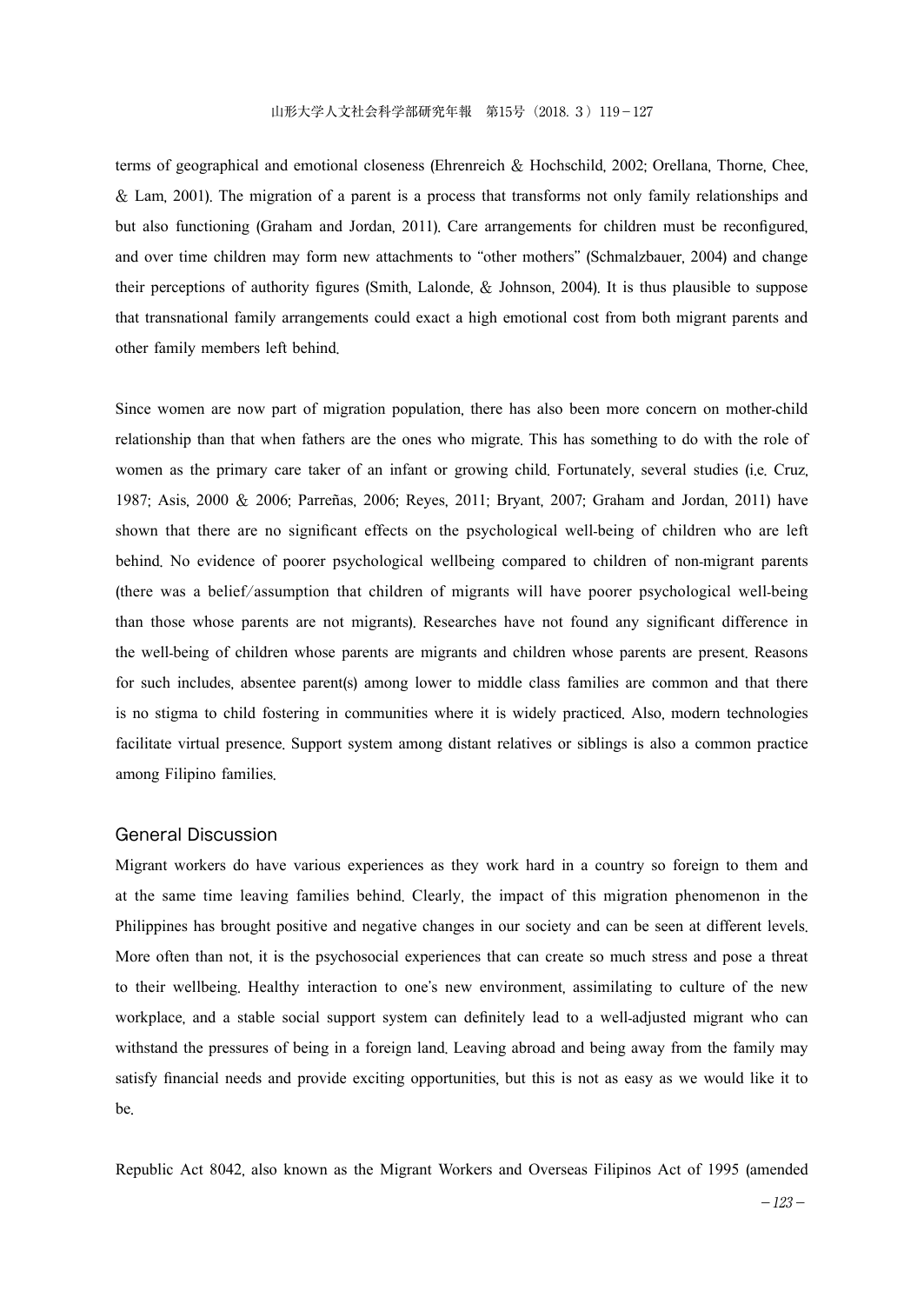in 2009, RA 10022) was enacted to protect and respond to the needs of these migrant workers. The laws provision, however, focuses heavily on the legal protection of migrants. Other needs of migrants, like the psychosocial needs, may not be fully taken care of. Nevertheless, a number of non-government organizations in the Philippines have made it a point that they attend to these non-material/legal needs of the migrants.

Migration phenomenon in the Philippines, indeed, has brought some economic gains especially to family back home. But this is also at the expense of losing our skilled workers to other countries. The Philippine government has actually enacted laws and policies protecting the rights and dignity of Filipino migrants. But despite the government efforts, many Filipino migrants find themselves in a vulnerable situation. The implementation of policies seems to be problematic, ineffective and reactive. Even human and material resources intended for this purpose are also insufficient. At present, some countries are now changing some policies on migrant workers, like restricting their work permits and priority is given to nationals before offering the job slot to a migrant.

Going abroad to work, which is a predominant reason for migration, has become routine and is now incorporated in the strategies of Filipino families to better their lives. For various reasons, many of these different motives for going abroad and the different experiences of our migrants are not fully captured by existing data systems. Against the backdrop of increasing levels of outmigration since the 1970s, international migration is huge in our country and it has had a key role in defining the complexity of our society and our nation. With the distribution of Filipinos in virtually all corners of the world, the "national" borders have extended to where Filipinos are, bringing with them their Filipino identity, and presenting a mix of opportunities and challenges for the home country.

In conclusion, the absence of sustained economic development, political instability, a growing population, double-digit unemployment levels, and low wages continue to compel people to look for work abroad and eventually settle there. In a strange twist, the Philippines have become as successful as a labor exporter that it has failed to develop and strengthen development processes within the country. While the Philippines cannot stop people from leaving, the country will need to explore how migration can be an instrument for development. In this regard, the Philippines can learn much from international discussions and reflections on migration and how we can keep up with this global movement especially on how we can support the psychosocial needs of our fellow Filipinos abroad.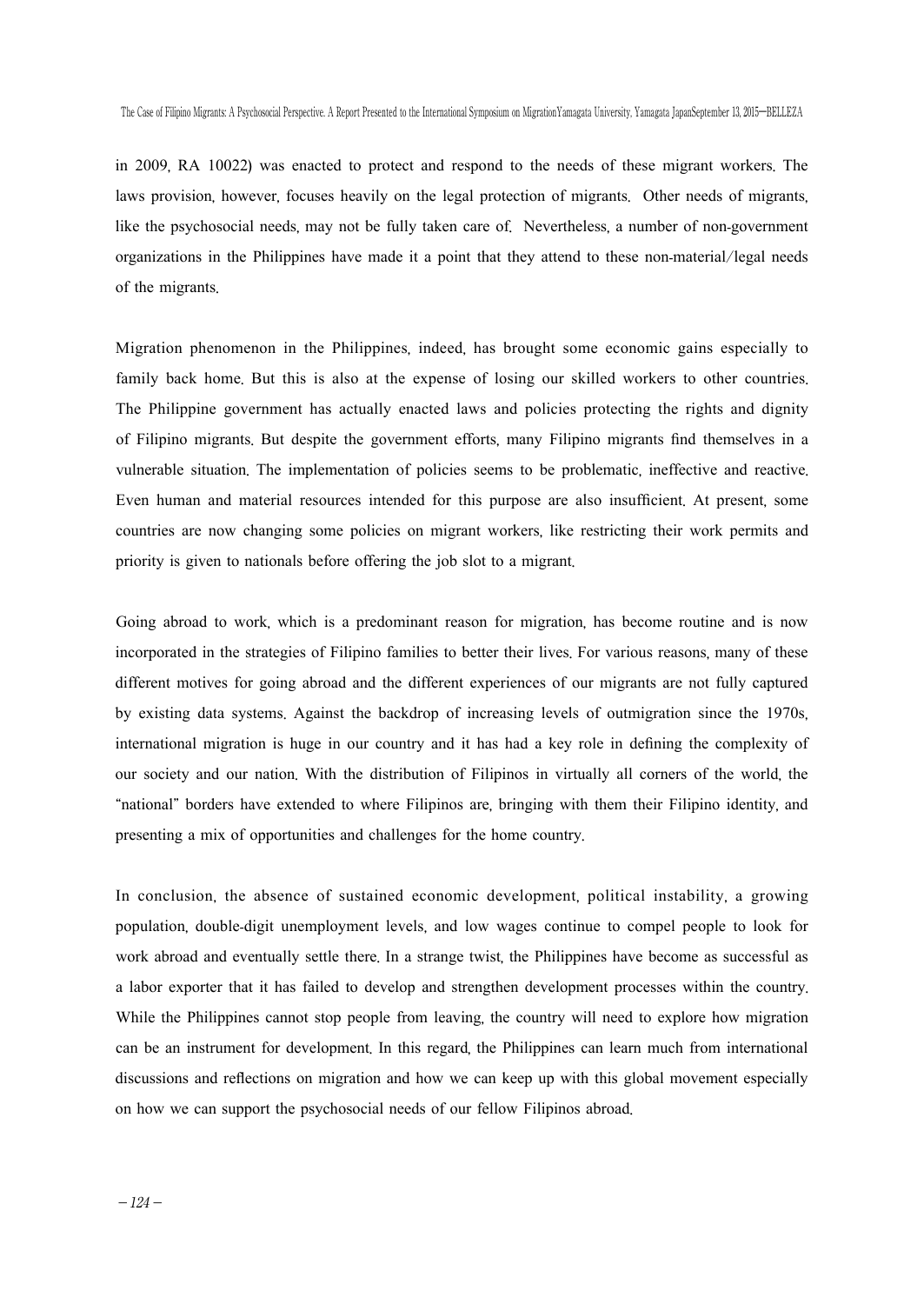### References

- Asis, M.B. (2000). "Migration and Families in Asia" in the *Asian and Pacific Migration Journal*, Volume 9 No. 3. Scalabrini Migration Center.
- Asis, M.B. (2006). "Living with Migration: Experiences of Left-Behind Children in the Philippines" in the *Asian Population Studies*, Volume 2 No. 1.
- Bradatan, C.; Popan, A.; Melton, R. (2010). Transnationality as a fluid social identity. *Social Identities*, 16(2): 169-178.
- Bryant, J. (2007). *Children and International Migration*. Mahidol University: Institute for Population and Social Research.
- Bhugra, D. (2004). Migration, distress and cultural identity. *British Medical Bulletin*, Vol. 69, pp. 129–141.
- Cortes, P. (2015). The Feminization of International Migration and its Effects on the Children Left Behind: Evidence from the Philippines. *World Development*, vol. 65, pp. 62–78,
- Cruz, Victoria Paz (1987). *Seasonal Orphans and Solo Parents: The Impact of Overseas Migration*. Scalabrini Migration Center and CBCP Commission on Migration and Tourism
- Ehrenreich, B., & Hochschild, A. (2002). Introduction. In B. Ehrenreich, A. Hochschild, & A. Russell (Eds.), *Global women: Nannies, maids,and sex workers in the new economy* (pp. 2 – 14). New York: Metropolitan Books.
- Graham, E. and Jordan, L. (2011). Migrant parents and the psychological well-being of left-behind children in Southeast Asia. *Journal of Marriage and Family*, 73(4):763–787.
- Global Migrant Origin Database (2007). Retrieved from http://www.migrationdrc.org/research/ typesofmigration/global\_migrant\_origin\_database.html
- International Organization for Migration (2013). Country Migration Report The Philippines 2013. Retrieved from http://www.smc.org.ph/administrator/uploads/publication\_pdf/CMReport%20 Philipines%202013.pdf
- National Statistics Office (2015). Retrieved from https://psa.gov.ph/tags/2015-census-Population
- Orellana, M. F., Thorne, B., Chee, A., & Lam, W. S. E. (2001). Transnational childhoods: The participation of children in processes of family migration. *Social Problems*, 48, 572 –591.
- Parreñas, Rhacel Salazar (2006). *Children of Global Migration: Transnational Families and Gendered Woes*. Manila: Ateneo de Manila University Press
- Philippine Statistics Authority Commission on Filipinos Overseas (2017). Philippine International Migration Data. Retrieved from https://unstats.un.org/unsd/demographic- social/meetings/2017/ bangkok--international-migration- data/Session%207/Session%207%20Philippines.pdf

Schmalzbauer, L. (2004). Searching for wages and mothering from afar: The case of Honduran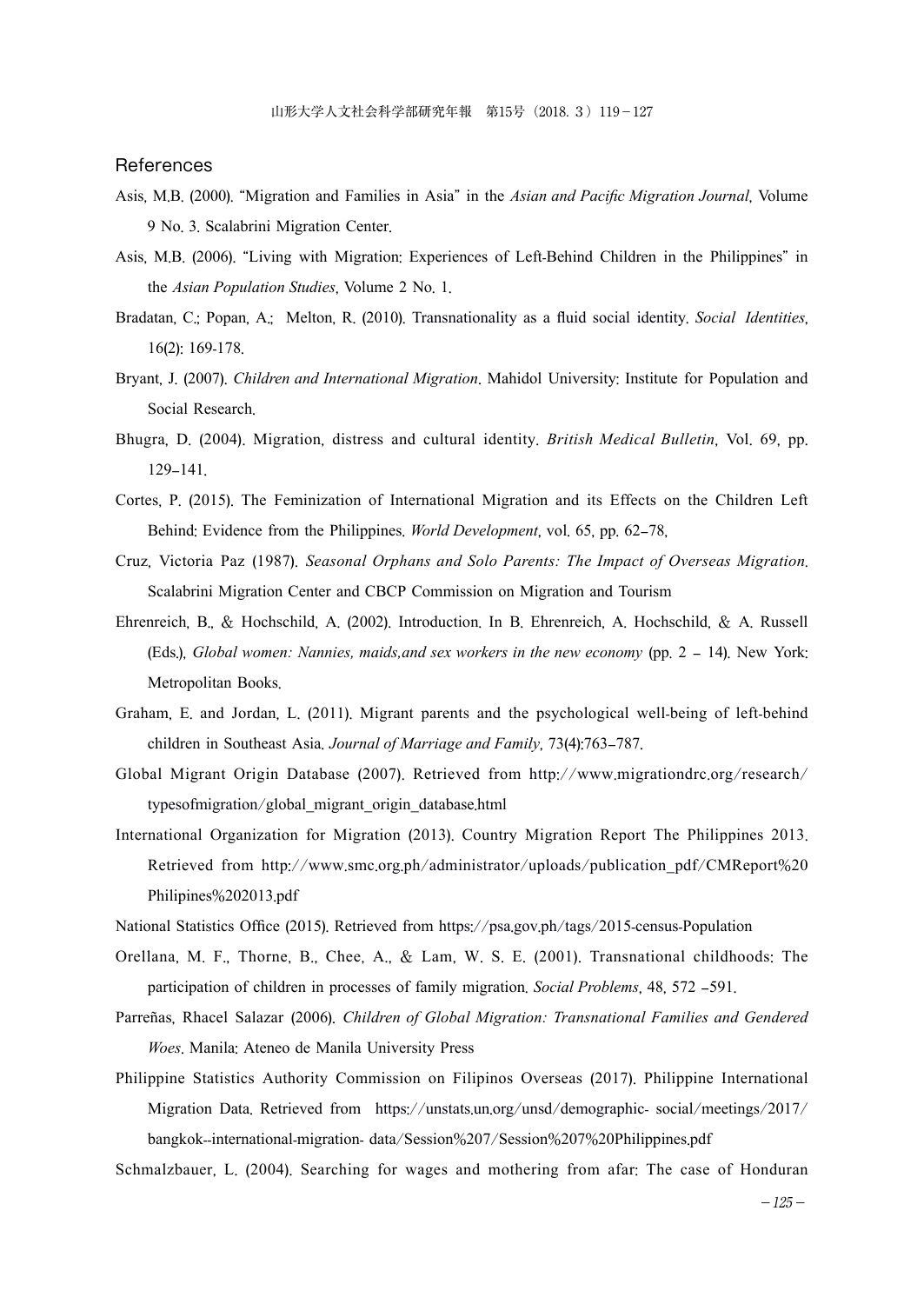The Case of Filipino Migrants: A Psychosocial Perspective. A Report Presented to the International Symposium on MigrationYamagata University, Yamagata JapanSeptember 13, 2015―BELLEZA

transnational families. *Journal of Marriage and Family*, 66, 1317 – 1331.

- Schwartz, S.J.; Montgomery, M.J.; Briones, E. (2006). The Role of Identity in Acculturation among Immigrant People: Theoretical Propositions, Empirical Questions, and Applied Recommendations. *Human Development*, vol. 49, pp. 1-30.
- Smith, A., Lalonde, R. N., & Johnson, S. (2004). Serial migration and its implications for the parent – child relationship: A retrospective analysis of the experiences of the children of Caribbean immigrants. *Cultural Diversity and Ethnic Minority Psychology*, 10, 107 – 122.
- Soco, A. (2011). Relationalities of Identity: 'Sameness' and 'Difference' among Filipino Migrant Domestic Workers. *Philippine Sociological Review*, vol. 5, pp. 67-86.
- Tajfel, H. and Turner, J.C. (1986) The Social Identity Theory of Intergroup Behavior. *Psychology of Intergroup Relations*, 5, 7-24.
- United Nations International Migration Report (2015). Retrieved from http://www.un.org/ en/development/desa/population/migration/publications/migration report/docs/ MigrationReport2015\_Highlights.pdf
- Vilog, R.B. (2013). Layered Migrant Identities: The Case of Filipino Nikkeijin Workers in Japan. *International Journal of Humanities and Social Science*, vol. 3 (13), pp. 128-137.
- World Migration in Figures 2013. Retrieved from https://www.oecd.org/els/mig/World-Migration-in-Figures.pdf